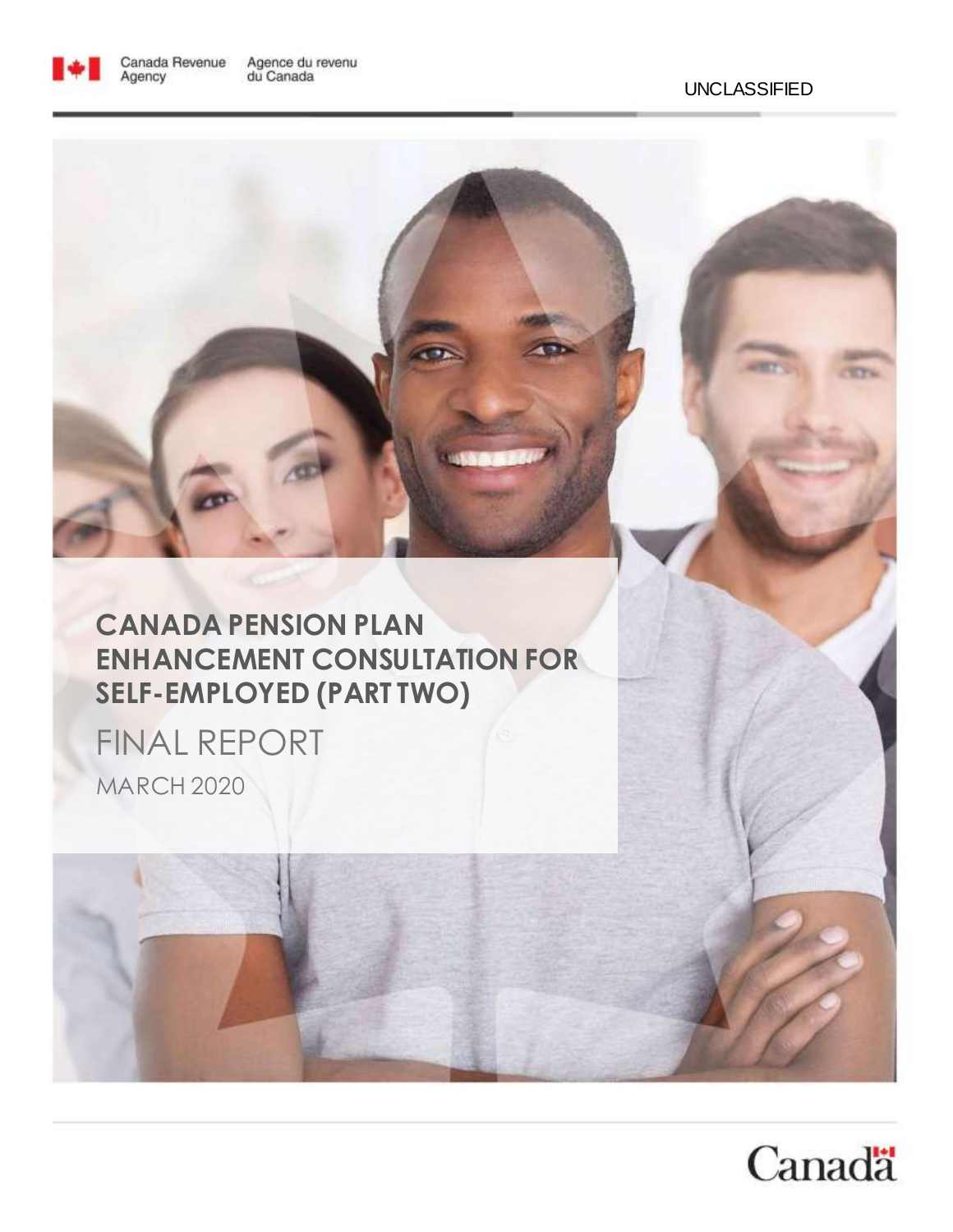# INTRODUCTION

Canadians started contributing more to the Canada Pension Plan (CPP) as of January 1, 2019 and this change is known as the CPP enhancement. The CPP enhancement is designed to help increase retirement income for working Canadians and their families. The CPP enhancement will happen in two phases over seven years. Phase one takes place from 2019 to 2023 and involves a gradual increase in the contribution rate. Phase two will begin in 2024 and will only affect those at higher income levels.

Self-employed individuals have been identified as priority stakeholders to engage with, since they contribute to the CPP at a higher rate than employers and employees, and may face additional challenges in adjusting to the enhancement. Currently, self-employed individuals contribute 10.9% of their pensionable earnings to the CPP, and this rate will increase up to 11.9% by 2023 due to the enhancement. In contrast, employers and employees currently contribute 5.45%, and this rate will increase up to 5.95% by 2023.

The Canada Revenue Agency (CRA) has consulted with self-employed individuals regarding the CPP enhancement in a two-part online public consultation. The first part was held from May 22 to July 17, 2019 with the goal of better understanding their preferences for information about the CPP enhancement. The second part was held from January 30 to February 20, 2020 to validate draft marketing products developed for this target audience. The following report outlines the results of the second part of this consultation.

# PURPOSE OF THE CONSULTATION

The purpose of this consultation aimed to:

- 1. confirm that the information provided in the products is easy to understand;
- 2. confirm that the information provided in the products is helpful;
- 3. confirm which design is preferred by participants ("vibrant" or "minimalist"). The final design selection will be used for future products for self-employed;
- 4. determine other topics related to taxes for which self-employed individuals would like to receive more information.

## APPROACH TO THE CONSULTATION

Participants were asked to share their thoughts on draft marketing products about the Canada Pension Plan enhancement.

The draft content consisted of a one-page tip sheet designed in two different styles, "vibrant" and "minimalist". The vibrant tip sheet is bold, using a modern take on midcentury inspired colours, while the minimalist style is calm, more "business-like", using earthy and neutral colour tones.

Participants were shown one of the two styles at random and were asked to determine whether they found the content easy to understand and helpful. Then, participants were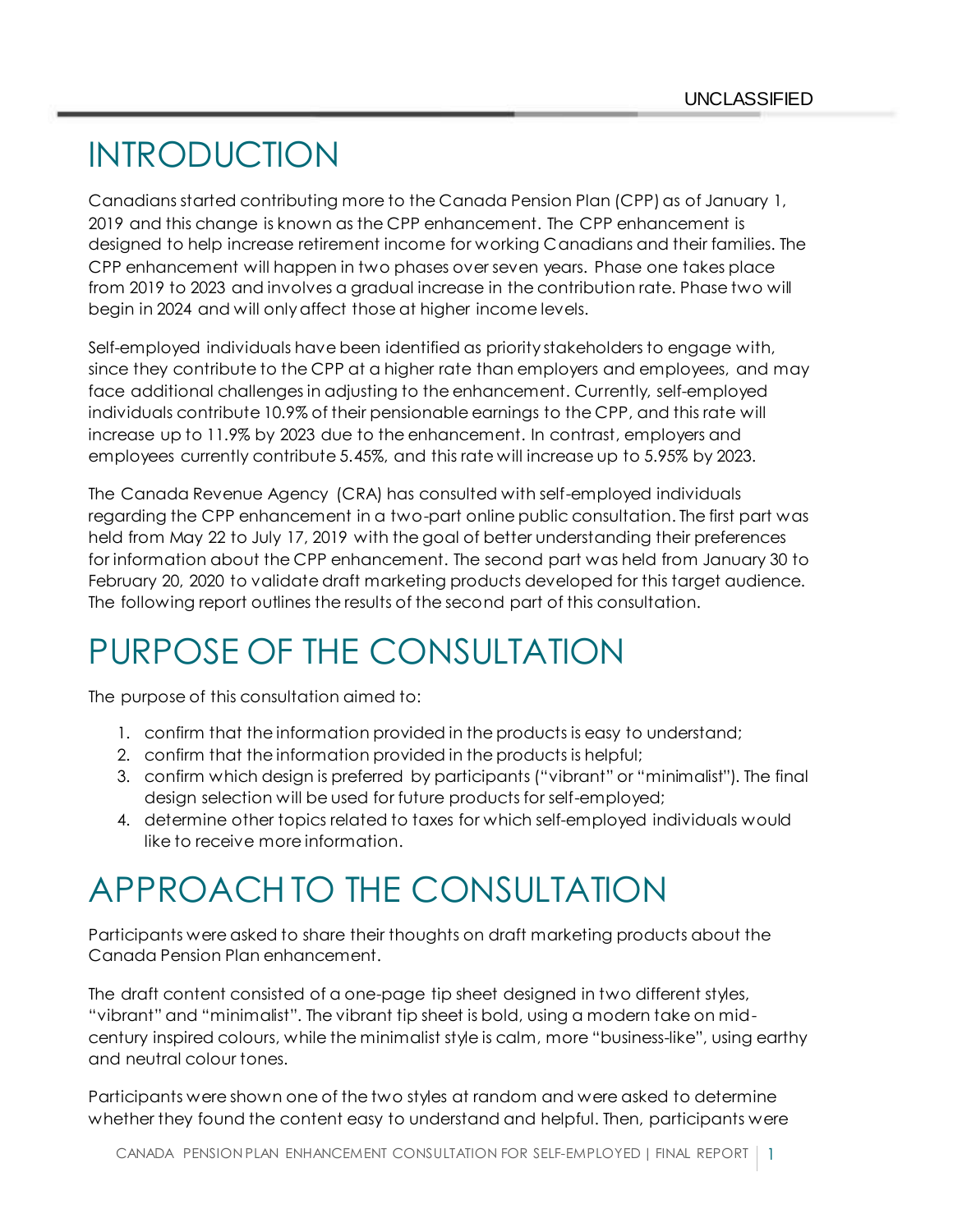shown both styles and were asked to select which one they preferred. They were also given an opportunity to comment on how the content could be improved.

The consultation was promoted to self-employed individuals using an online tool. In total, 6,069 people were invited to participate and 215 submissions were received, for a participation rate of 3.54%.

## WHAT WE HEARD

### **Participants found the tip sheet easy to understand and helpful.**

Nearly nine in ten respondents strongly or somewhat agreed that the tip sheet was easy to understand (87%) and helpful (85%). A similar proportion (87%) said they were familiar with the terminology used in the tip sheet.

### **Participants preferred colourful and eye-catching style**

The majority of participants preferred the "vibrant" style (68%) over the "minimalist" style (30%). Those that preferred the "vibrant" style liked the colours, saying it is bright, pleasant/friendly, non-bureaucratic, and eye-catching. Participants also liked that sections are clearly divided based on the colour scheme.

Those that preferred the "minimalist" style liked that it is professional and business like, easier on the eyes, and less cluttered/fewer distractions.

### **Suggested improvements**

Participants provided several ways to improve the tip sheet:

- The link for "Learn more" should be more prominent
- Clearly explain that the contribution rate is a percentage of your pensionable income
- Provide concrete examples
- Font size should be a little bigger
- Make it more simple by using bullets, less words, focus on the numbers
- Simplify the language.

### **Tax-related topics for self-employed**

Participants were most interested in receiving information about tax deductions and tax credits, and expenses that can be claimed as self-employed individuals.

## NEXT STEPS

To help self-employed individuals get the information they need to meet their tax obligations, the CRA will incorporate the feedback received to finalize its marketing products, continuing to focus on developing simple, plain-language content.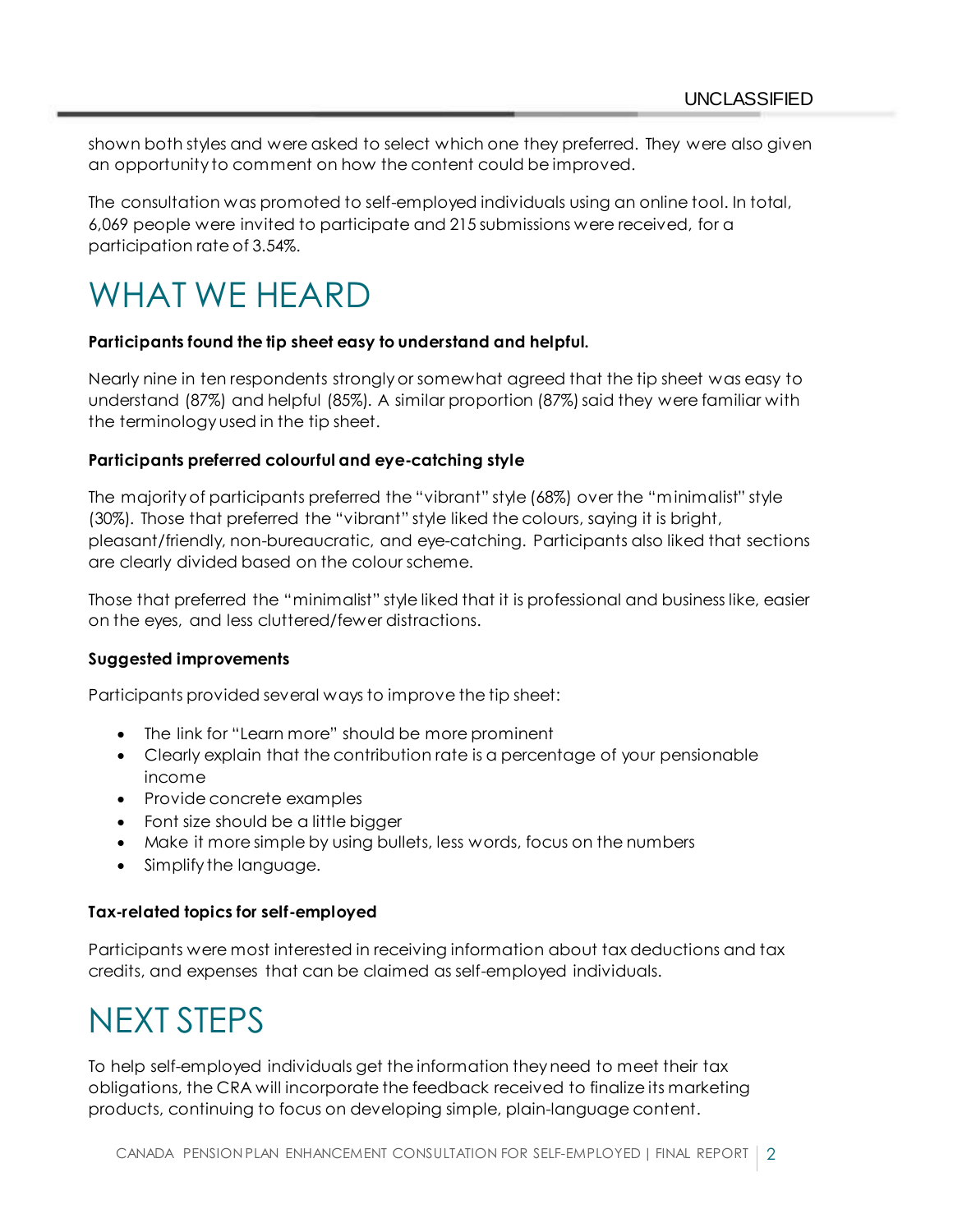# APPENDIX A – DETAILED RESULTS

### **Scope**

The following presents data from the Canada Pension Plan (CPP) enhancement Consultation for Self-Employed, opened from January 30 to February 20, 2020.

### **Active Engagement**

- # of people invited to participate: 6,069
- # of completed submissions: 215
- Participation rate: 3.54%

### **Public Input**

**1. To what extent would you say you agree or disagree with the following statements about the information you just read?** 

|                                                                                      | Strongly<br>Agree | Somewhat<br>Agree | <b>Neither</b><br>agree<br>not<br>disagree | Somewhat<br>disagree | Strongly<br>disagree |
|--------------------------------------------------------------------------------------|-------------------|-------------------|--------------------------------------------|----------------------|----------------------|
| The information included<br>in the tip sheet is easy to<br>understand. $n = 215$     | 103<br>(48%)      | 83<br>(39%)       | 10<br>(5%)                                 | 12<br>(6%)           | (3%)                 |
| The information provided<br>is helpful.<br>$n = 215$                                 | 103<br>(48%)      | 80<br>(37%)       | 19<br>(9%)                                 | 8<br>(4%)            | 5<br>(2%)            |
| I am familiar with all of<br>the terminology provided<br>in the tip sheet. $n = 215$ | 124<br>(58%)      | 63<br>(29%)       | $12 \overline{ }$<br>(6%)                  | 11<br>(5%)           | 5<br>(2%)            |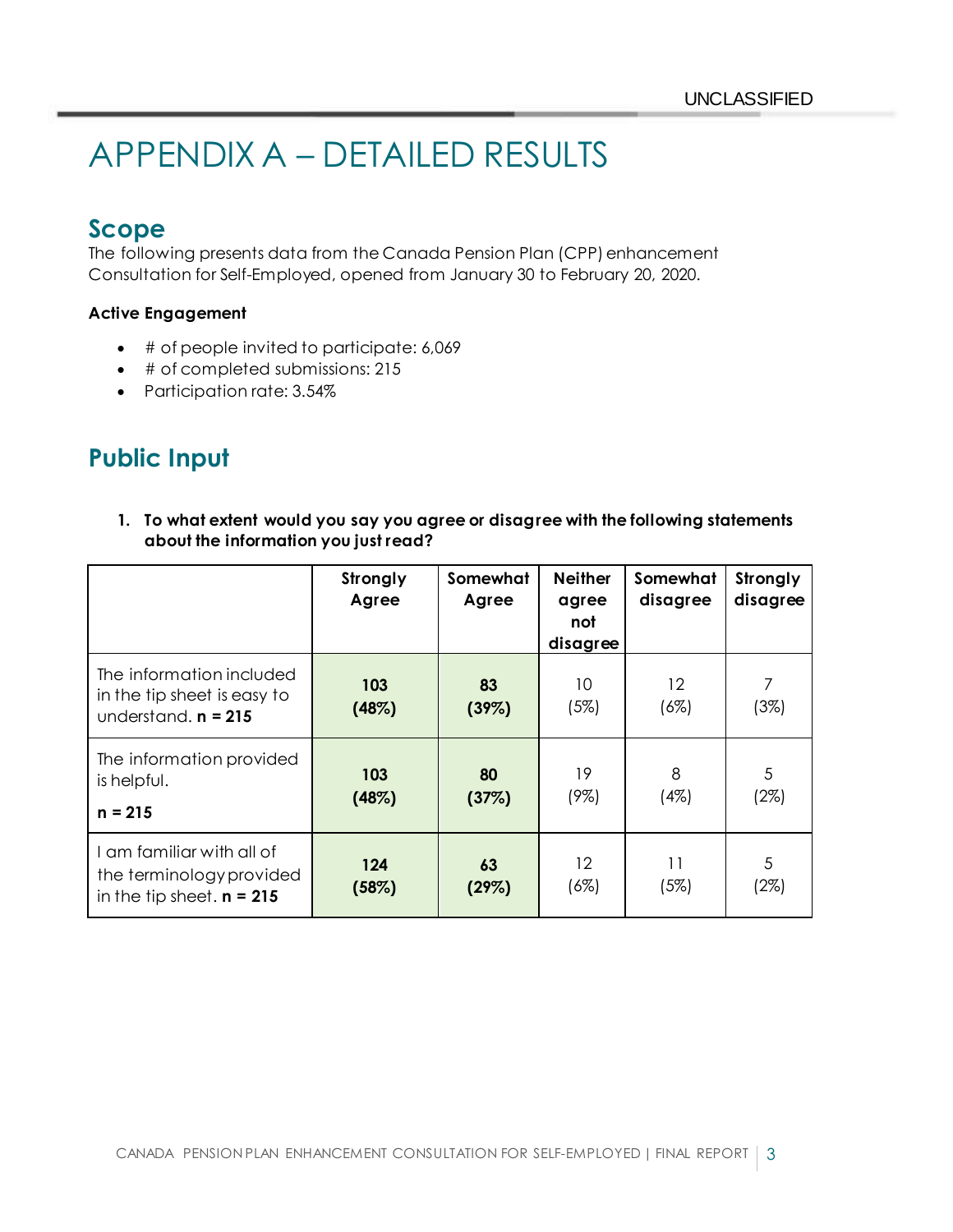### **Those who did not select 'Strongly Agree' were asked:**

### **Which words or phrases do not sound familiar to you?**

Comment summary:

- Terminology was mostly understood
- Need to include information about what the contribution rate is a percentage of. For example, 10.2% of what for 2019.
- A few mentioned that they did not know what "Netfile" was
- The retirement benefit increase was not quite clear. A few specifically referenced the 50% increase in CPP benefits
- How does CPP affect those who are nearing retirement, those who have variable income (work contract to contract), the effects on couples
- **2. Based on the information provided in the document, would you know where to find more information about the CPP enhancement? n = 215**

| Yes      | 149 (69%) |
|----------|-----------|
| No       | 30 (14%)  |
| Not sure | 36 (17%)  |

|                                                       | <b>Style V</b> | Style M | <b>No</b><br>selection<br>made |
|-------------------------------------------------------|----------------|---------|--------------------------------|
| 3. In your opinion, which style conveys the           | 139            | 71      |                                |
| information more clearly than the other?<br>$n = 215$ | (65%)          | (33%)   | (2%)                           |
| 4. Which style is more likely to grab your            | 169            | 43      |                                |
| attention? n=215                                      | (79%)          | (20%)   | $1\%$                          |
| 5. Which style do you prefer? n=215                   | 146            | 65      |                                |
|                                                       | (68%)          | (30%)   | 2%                             |

Style V = Vibrant tip sheet

Style  $M =$  Minimalist tip sheet

For those who selected V:

### **6. What do you like about Style V?**

- The majority of comments stated that they liked the colour and layout because:
	- o it is bright
	- o eye-catching, grabs your attention
	- o friendly/gentler/pleasant
	- o better contrast
	- o colours and layout make easier to read and logical flow
- Not the sort of image that is normally linked to Bureaucracy!
- Clean, crisp look
- Clear, concise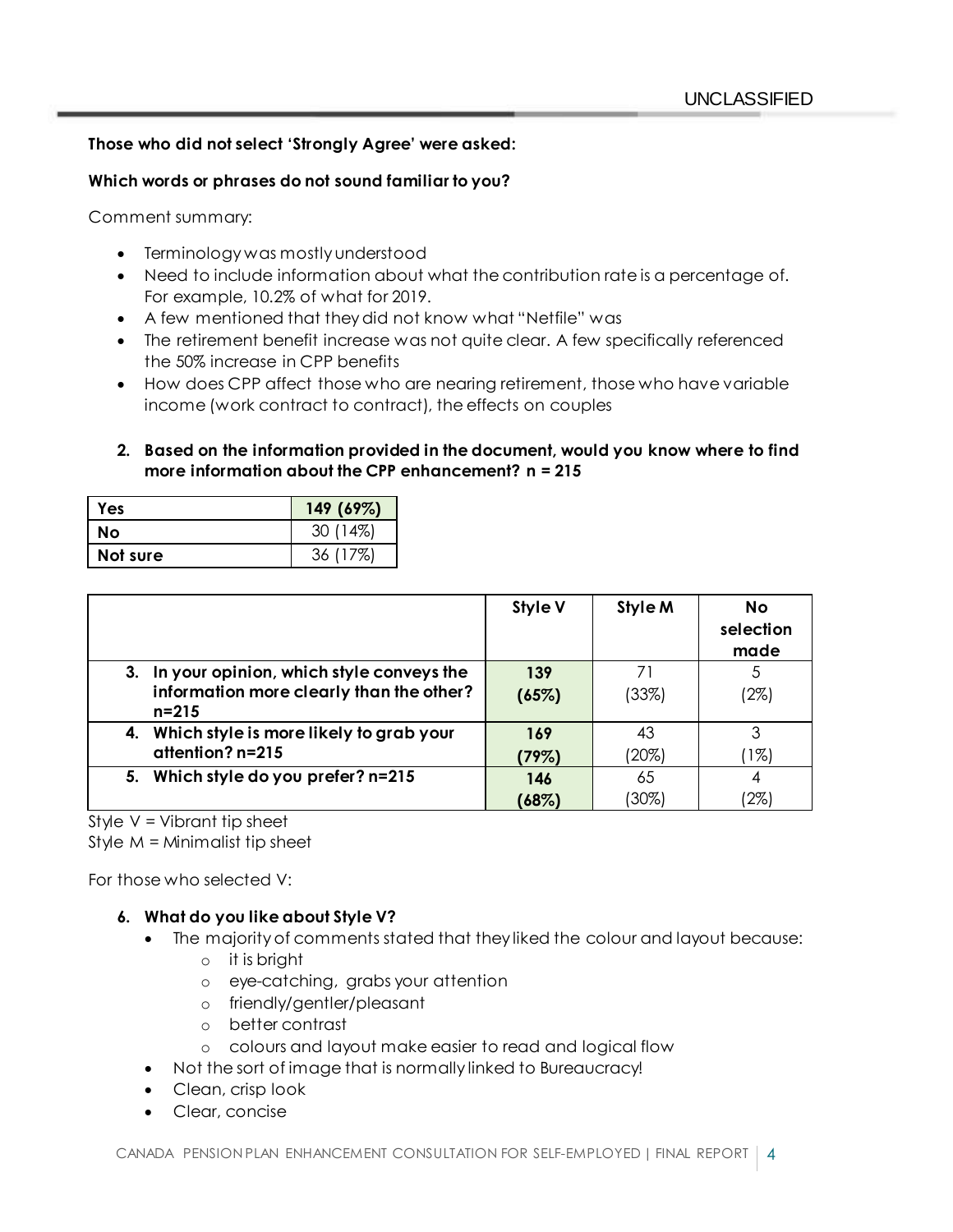### **7. If any, how would you improve this?**

- Add a web link for more information [There is a link that appears to have been missed by some participants]
- Need concrete examples
- Bigger font needed
- Make it simpler, fewer words, more practical,
- More about numbers less about words

For those who selected M:

### **6. What do you like about Style M?**

- Easier to read, less distractions
- Looks more serious, more business-like
- Not cluttered
- Clean, straight-forward, not gimmicky
- Easier on the eyes
- Larger titles/headings
- More professional, orderly
- Timeline structure made it more clear

### **7. If any, how would you improve this?**

- Link for more information needs to be more clear and obvious
- Too much information
- Change the colour, make colours brighter.
- Use bullets
- It's boring, nothing to pull you in

### **8. The CPP enhancement will provide more retirement income down the road. Which of the following two explanations of the changes is easiest for you to understand? [Statements are randomized]**

Statement A: The CPP retirement benefit used to provide a maximum of one-quarter of your income, up to a maximum amount. With the enhancement, you could receive up to one-third of your income, up to a maximum amount.

Statement B: The CPP enhancement will provide higher benefits in retirement. People who make enhanced contributions for 40 years would receive a pension from the enhanced CPP which would be 50% larger than under the old CPP program.

| Statement A                             | 68 (32%)  |
|-----------------------------------------|-----------|
| Statement B                             | 35 (16%)  |
| I understand both explanations.         | 103 (48%) |
| I don't understand either explanations. | 9(4%)     |

 $n = 215$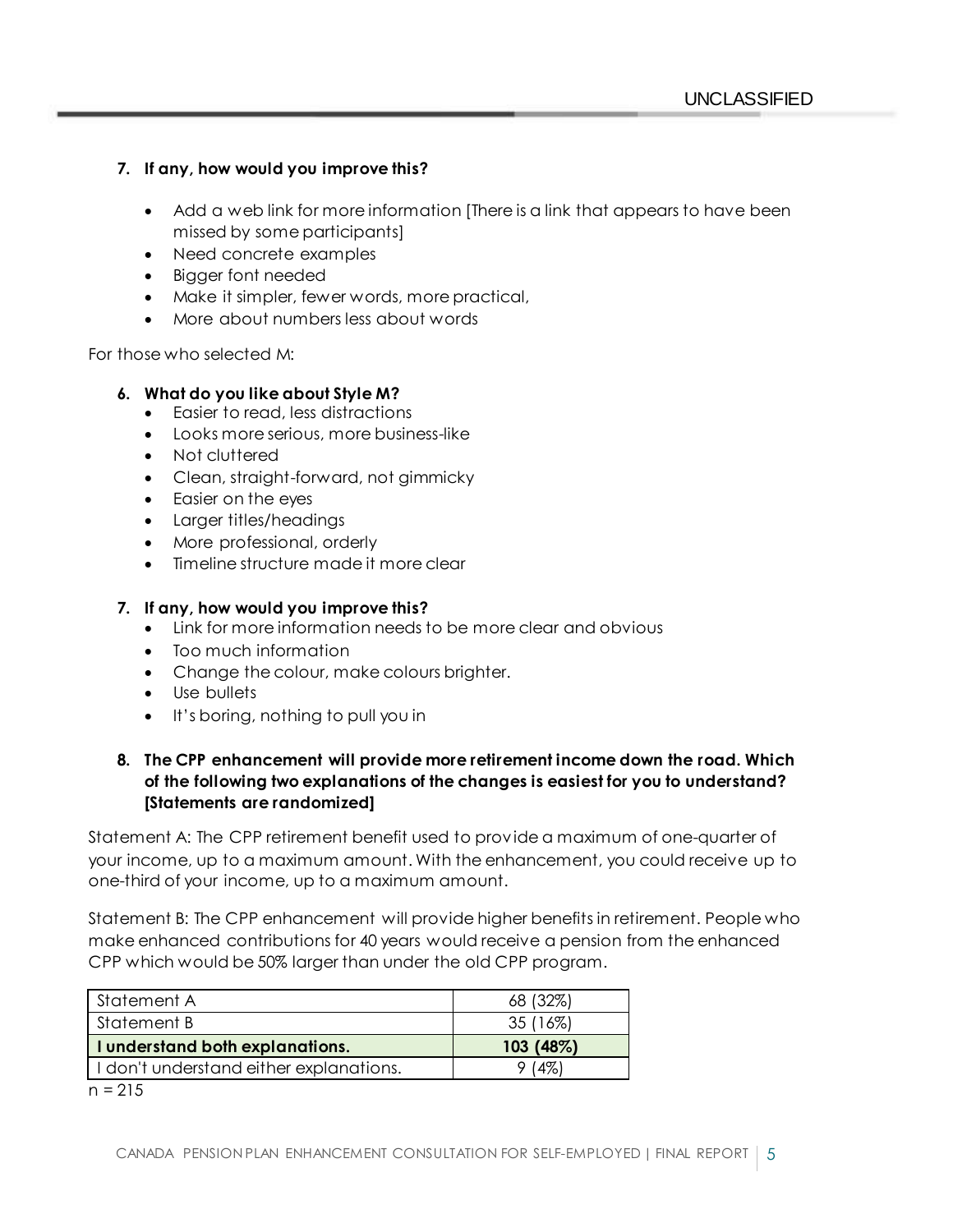**9. When we consulted with self-employed individuals last spring about the CPP enhancement, participants indicated a strong interest in receiving emails so they can stay up-to-date with tax-related information. What topics would you like to receive information about? Select all that apply.**

|                                                              | # of times | $%$ of       |
|--------------------------------------------------------------|------------|--------------|
|                                                              | option was | respondents  |
|                                                              | selected   | who selected |
|                                                              |            | option       |
| Expenses that can be claimed as self-employed<br>individuals | 184        | 86%          |
| Tax deduction and tax credit                                 | 178        | 83%          |
| Government grants (municipal, provincial or<br>federal)      | 96         | 45%          |
| Payroll                                                      | 59         | 27%          |
| Other (please specify)                                       | 15         | 7%           |
| None selected                                                | 9          | 4%           |

### **Other (please specify)**

- An easily accessible place to ask questions and have them answered in a timely manner
- Anything to do with spouse
- Calculating installment amounts
- Can a person over 70 years of age, who is self-employed receive these benefits?
- Changes since last year
- Changes to taxation
- Child care benefits
- For low-income self-employed people like myself, I would like information about free independent financial advisors that could help me.
- GST exemption for registered massage therapists
- Self-employment tax seminar schedule
- Updates and changes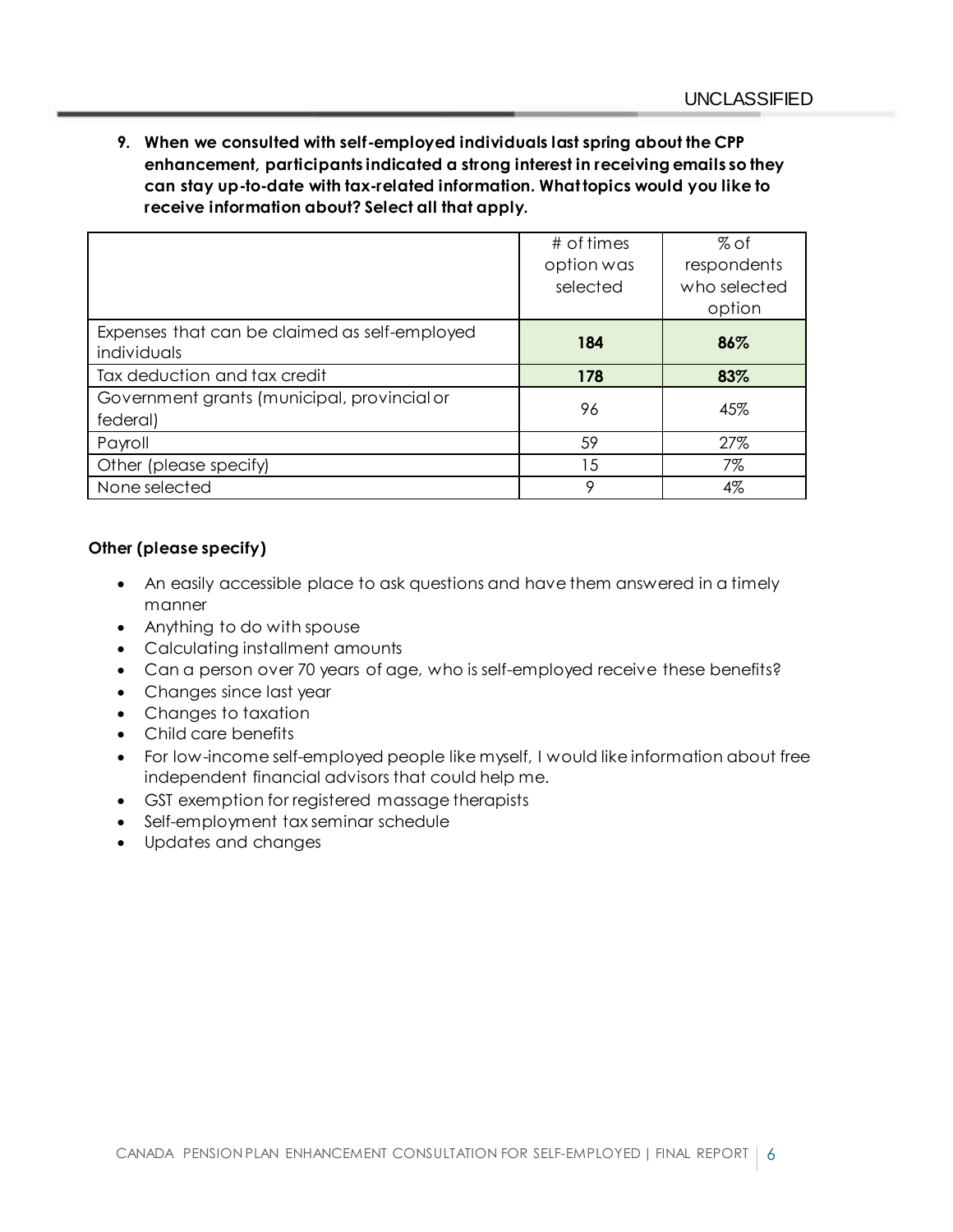## APPENDIX B – DRAFT MARKETING PRODUCTS

#### Vibrant style